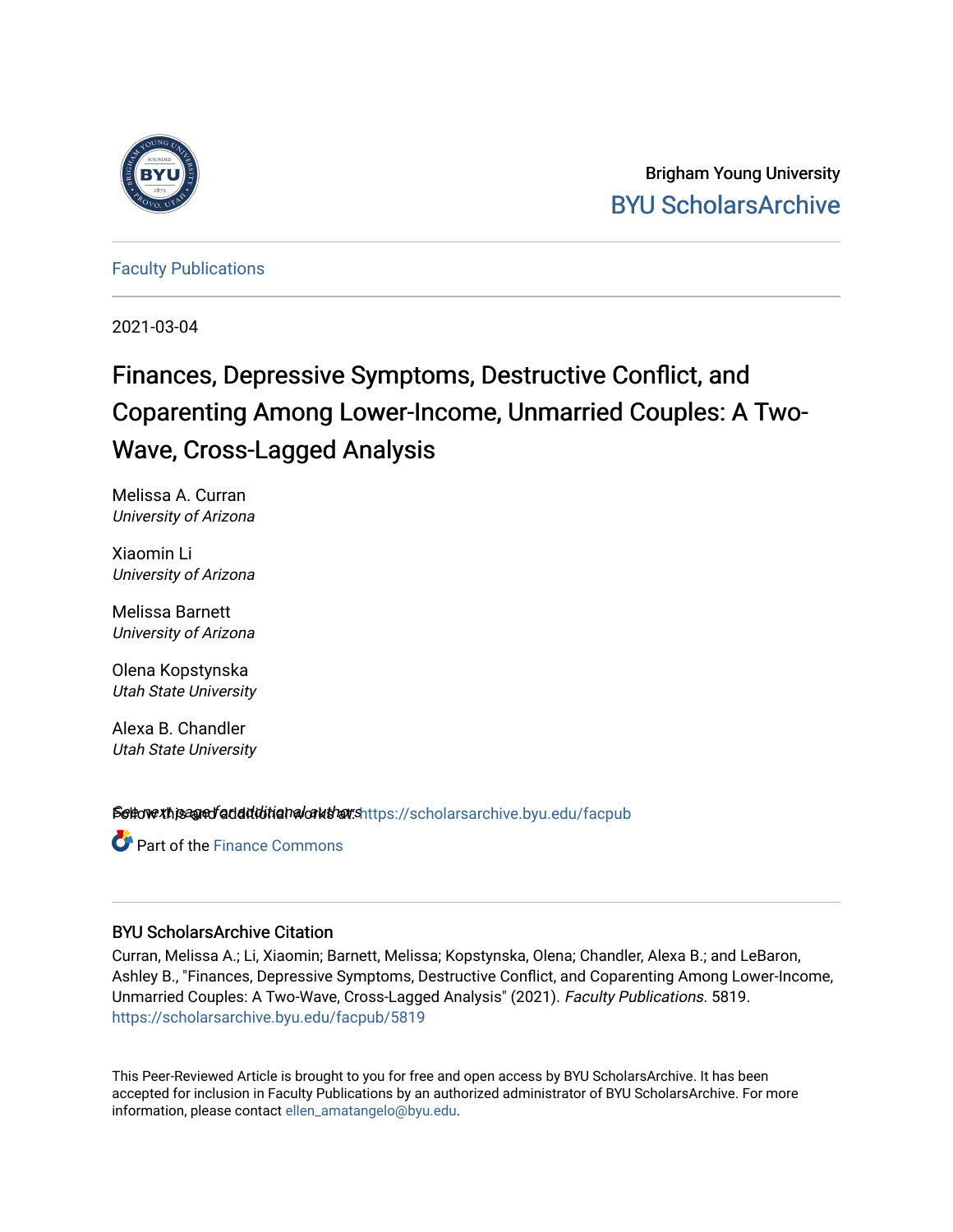### Authors

Melissa A. Curran, Xiaomin Li, Melissa Barnett, Olena Kopstynska, Alexa B. Chandler, and Ashley B. LeBaron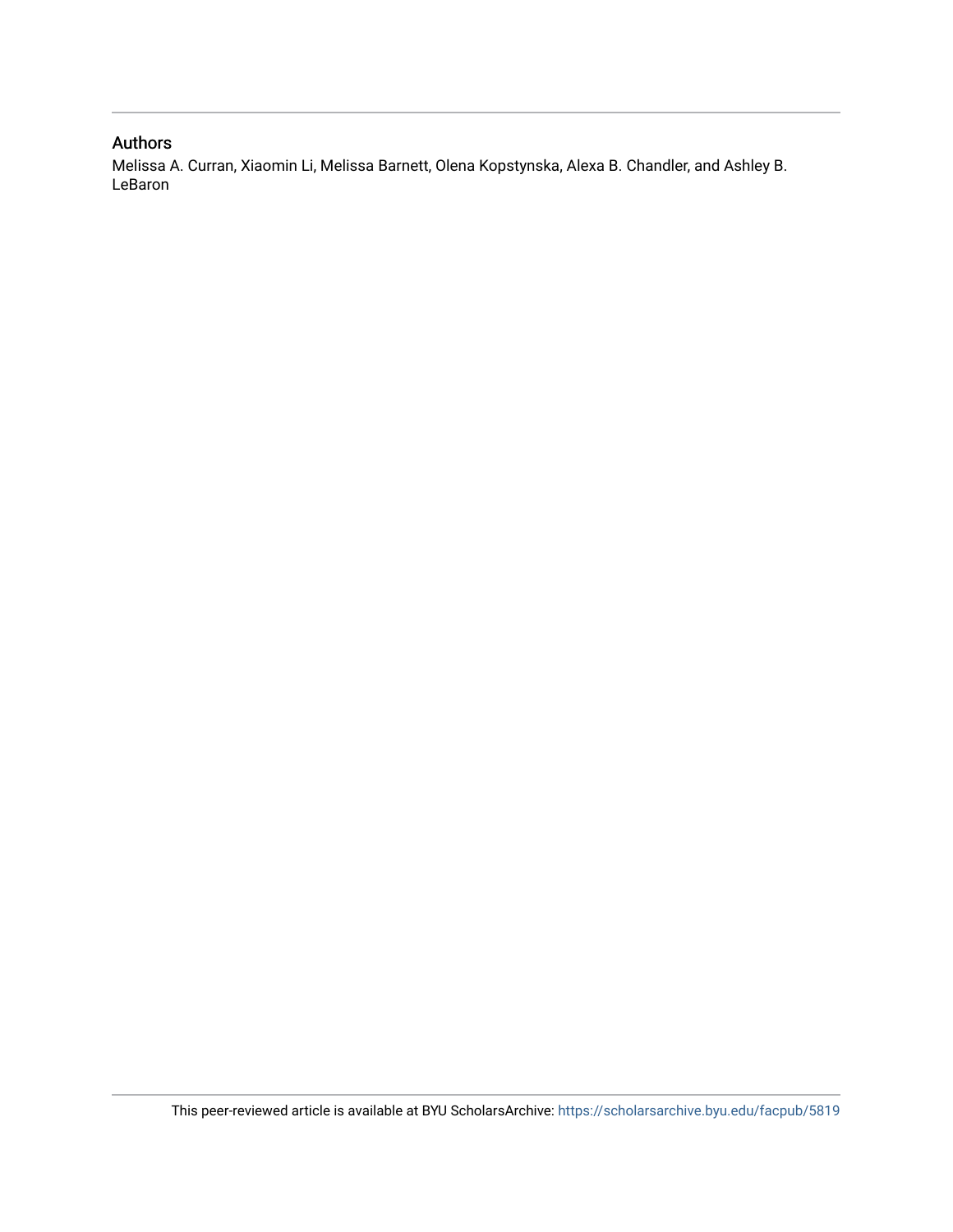

© 2021 American Psychological Association 2021, Vol. 35, No. 4, 489–499

<https://doi.org/10.1037/fam0000821>

## Finances, Depressive Symptoms, Destructive Conflict, and Coparenting Among Lower-Income, Unmarried Couples: A Two-Wave, Cross-Lagged Analysis

Melissa A. Curran<sup>1</sup>, Xiaomin Li<sup>1</sup>, Melissa Barnett<sup>1</sup>, Olena Kopystynska<sup>2</sup>, Alexa B. Chandler<sup>1</sup>, and Ashley B. LeBaron<sup>1</sup> <sup>1</sup> Family Studies and Human Development, University of Arizona<sup>2</sup> Department of Psychology, Utah State University

Following from an adapted family stress model (FSM), we used two-wave, secondary data from the Building Strong Families project, focusing on 4,424 primarily lower-income, unmarried couples expecting their first child together. We used cross-lagged analyses to test the directionality of the associations among financial difficulties, depressive symptoms, destructive interparental conflict, and coparenting alliance for both fathers and mothers when children were 15 and 36 months old. Two of the three hypotheses provided support for the FSM. First, destructive conflict predicted coparenting alliance (but not the reverse). Specifically, higher destructive conflict at 15 months for both fathers and mothers predicted lower coparenting alliance at 36 months for both fathers and mothers. Second, depressive symptoms predicted destructive conflict (but not the reverse). Specifically, fathers' (but not mothers') higher depressive symptoms at 15 months predicted both their own and mothers' higher destructive conflict at 36 months. Contrary to predictions, financial difficulties did not predict depressive symptoms; instead, we found support for the reverse: For mothers only, higher depressive symptoms at 15 months predicted higher financial difficulties at 36 months. Collectively, the results support the use of the FSM to understand the directionality of associations among key risk factors, especially depressive symptoms and destructive conflict, for primarily lower-income, unmarried couples expecting their first child together.

Keywords: couples, cross-lagged, coparenting, destructive conflict, depressive symptoms

Supplemental materials: <https://doi.org/10.1037/fam0000821.supp>

Identifying the ways in which parental psychological characteristics and family processes are related over time among primarily lower-income, unmarried couples expecting their first child together provides critical information to guide research and family-strengthening intervention efforts. Drawing from the family stress model (FSM; [Conger et al., 2010;](#page-10-0) [Masarik &](#page-11-0) [Conger, 2017](#page-11-0)), economic pressure, psychological distress, couple hostility and conflict, and nonoptimal parenting are important constructs that explain contextual and family influences on children's well-being.

Researchers have sounded calls for tests of the FSM to include greater diversity in families (e.g., family structures outside of two-

parent married households), to include families with younger children, and for longitudinal research, so that directionality of paths can be tested ([Barnett, 2008;](#page-10-0) [Conger et al., 2010\)](#page-10-0). In recent years, researchers have begun to address these aforementioned concerns, especially as specific to the use of longitudinal data among racially and geographically diverse samples (for a review, see [Masarik &](#page-11-0) [Conger, 2017](#page-11-0)). While the general pathways of the FSM have been supported across different longitudinal samples, there remain key questions relevant to the FSM to test and explore, including the directionality of associations (e.g., which pathways are unidirectional vs. bidirectional; [Masarik & Conger, 2017](#page-11-0)).

Here, we used longitudinal secondary data from the Building Strong Families (BSF) federally funded intervention project, which focused on relationship skills education for primarily lower-income, unmarried couples who started the study expecting their first child together. Assessments occurred at three time points across the transition to parenthood ([Hershey et al., 2013](#page-11-0)). Considering the rise of complex family structures in recent years and decades (e.g., unmarried parents; [Berger & Carlson, 2020\)](#page-10-0), the application of this longitudinal dataset that includes data from both fathers and mothers allows us to test the directionality of pathways proposed by the FSM, which is an important contribution to the literature. Using an adapted version of the FSM (vs. the original version of FSM that focuses on a mediational model), we examined cross-lagged paths to test the directionality of some key constructs described in the FSM. The constructs that we tested included financial difficulties,

This article was published Online First March 4, 2021. Melissa A. Curran  $\blacksquare$  <https://orcid.org/0000-0002-2652-6030> Melissa Barnett <https://orcid.org/0000-0002-8182-4620> Alexa B. Chandler <https://orcid.org/0000-0001-5222-3124> Ashley B. LeBaron **<https://orcid.org/0000-0002-4980-2659>** Melissa A. Curran and Xiaomin Li contributed equally to the preparation

of the manuscript. Specific to the ideas of this manuscript: There was no prior dissemination of the ideas from this manuscript appearing in other places such as a conference or meeting posted on a listserv.

Correspondence concerning this article should be addressed to Melissa A. Curran, Family Studies and Human Development, The University of Arizona McClellad Park, 650 North Park Avenue Tucson, AZ 85721– 0078, United States. Email: [macurran@email.arizona.edu](mailto:macurran@email.arizona.edu)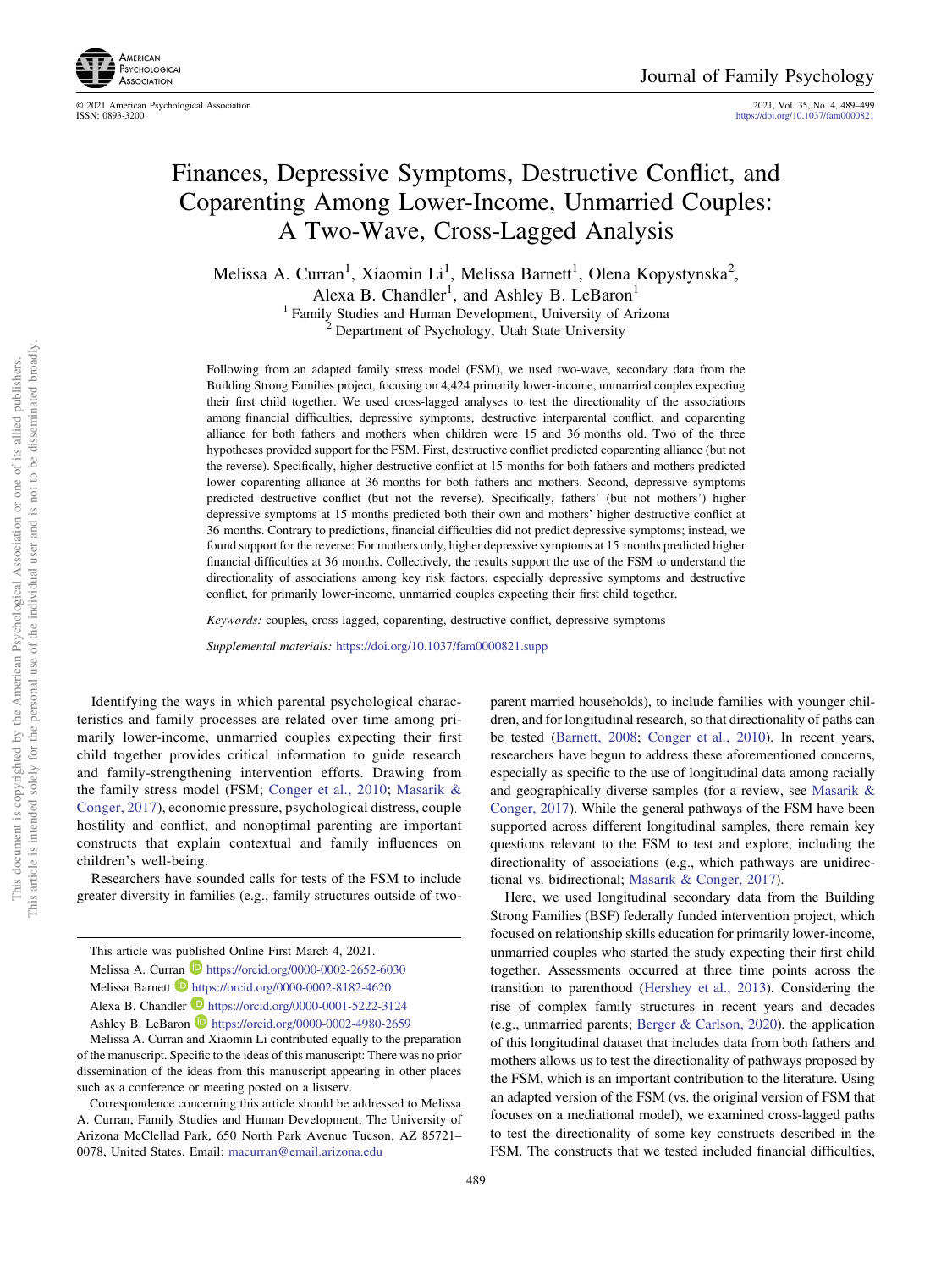depressive symptoms, destructive conflict, and coparenting alliance when children were 15 and 36 months old.

#### Conceptual Framework and Choice of Study Constructs

The family stress model, or FSM, is a commonly used framework to understand how economic stressors influence relational functioning or child outcomes via a series of family-specific pathways ([Conger et al., 2010](#page-10-0); [Masarik & Conger, 2017](#page-11-0)). According to the FSM, economic hardships such as low income or economic pressure (e.g., difficulty paying bills) lead to parental psychological distress (e.g., depressive symptoms), that in turn contribute to couple hostility and conflict (e.g., destructive conflict) and undermine effective parenting, ultimately leading to child behavior problems [\(Masarik &](#page-11-0) [Conger, 2017](#page-11-0)). In the current study, we adapted the FSM by substituting coparenting alliance, or the extent to which parents work together to parent their child, for parenting behaviors. Coparenting quality, including coparenting alliance, may be particularly relevant to family functioning and child well-being among primarily lower-income, unmarried couples with young children [\(Holmes,](#page-11-0) [Egginton, et al., in press](#page-11-0)).

#### Financial Difficulties to Depressive Symptoms

In their review of the FSM, [Masarik and Conger \(2017\)](#page-11-0) summarized the findings of several studies in which support for associations between higher financial difficulties and higher depressive symptoms has been found. They noted that while the number of studies was still limited, the majority of these were longitudinal with temporal ordering that followed the FSM [\(Masarik & Conger,](#page-11-0) [2017\)](#page-11-0), suggesting the ordering of Financial Difficulties  $\rightarrow$  Depressive Symptoms (vs. the ordering of Depressive Symptoms  $\rightarrow$ Financial Difficulties). As one example, across four time points (infancy through toddlerhood), early financial difficulties (i.e., not being able to make ends meet and not enough money) were predictive of later depression in a sample of White and African American mothers experiencing poverty in rural communities [\(Newland et al.,](#page-12-0) [2013\)](#page-12-0). Beyond this review, similar associations from financial difficulties to depression have also been found. For example, using data from the Fragile Families and Child Well-Being Study, [Shelleby](#page-12-0) [\(2018\)](#page-12-0) found that maternal economic hardship when children were 1 year old was associated with elevated depressive symptoms when children were 5 years old. As seen here, these studies were longitudinal, but they only included mothers. Thus, studies that consider bidirectionality of these links, as well as simultaneous examination among diverse mothers and fathers during early childhood, are still needed.

#### Depressive Symptoms to Destructive Conflict

Across multiple studies, depressive symptoms are related to higher levels of couple conflict (see [Masarik & Conger, 2017\)](#page-11-0). In these studies, couple conflict has been characterized as caregiver conflict and withdrawal measured by observer and participant ratings of low warmth and high hostility ([Landers-Potts et al.,](#page-11-0) [2015\)](#page-11-0) as well as marital negativity measured by three items from a conflict scale (e.g., how often do you and your spouse argue?; [Helms et al., 2014](#page-11-0)).

Rather than couple conflict more generally, here we focus on hostile destructive conflict, characterized by physical and verbal aggression, hostility, and threats ([Cummings & Davies, 2002\)](#page-11-0). Mounting evidence points to the negative consequences of destructive conflict, including poor marital functioning ([Birditt et al.,](#page-10-0) [2010\)](#page-10-0), compromised parenting ([Kopystynska et al., 2020](#page-11-0)), and negative developmental outcomes for children ([Kopystynska &](#page-11-0) [Beck, 2018\)](#page-11-0).

For depressive symptoms and destructive conflict, in one longitudinal study with a sample of primarily White, married couples with a child in kindergarten, researchers found that fathers' (but not mothers') depressive symptoms predicted mothers' greater observed destructive conflict behaviors (e.g., insult, threat, and defensiveness) 1 year later ([Keller et al., 2009](#page-11-0)). Similar patterns have emerged in cross-sectional research: Fathers' (but not mothers') higher depressive symptoms were associated with greater self-reported destructive conflict in a sample of primarily White, married couples with an infant between 6 and 14 months of age [\(Du Rocher Schudlich et al.,](#page-11-0) [2019\)](#page-11-0). Specific to the BSF data, mothers' and fathers' depressive symptoms were positively correlated with their reports of destructive conflict when children were 36 months old ([Kopystynska et al.,](#page-11-0) [2020\)](#page-11-0). What is unknown, however, is the directionality of these associations; thus, we add to the literature in using a cross-lagged approach, allowing us to test whether depressive symptoms predict conflict or if conflict predicts depressive symptoms.

#### Destructive Conflict to Coparenting

In their review, [Masarik and Conger \(2017\)](#page-11-0) discussed four studies in which hostility in the caregiver relationship predicted hostile parenting behaviors toward the adolescent over time, noting that the reverse here may also be true (i.e., disruptions in parenting might have predicted the hostile behavior between parents in their marital or caregiving relationship; [Masarik & Conger, 2017\)](#page-11-0). Thus, they hypothesized bidirectional paths in their model to suggest further exploration of these particular associations.

In a study not reviewed by [Masarik and Conger \(2017\),](#page-11-0) and using cross-lagged models, [Carlson et al. \(2011\)](#page-10-0) found that better partner relationship quality, including a component similar to reverse coded items of destructive conflict, predicted greater parental engagement for both fathers and mothers. The reverse—parental engagement predicting future relationship quality—was not supported. This study took place during children's early years (infancy, toddlerhood, and preschool). Together, these findings suggest that destructive conflict is related to less optimal parenting behaviors.

In almost all instances, our study constructs are closely aligned with the constructs from the FSM (e.g., destructive conflict in the current study represents couple hostility and conflict from the FSM). Here, we choose to focus on a different construct: Coparenting alliance (to represent the reverse of the more commonly studied constructs of parenting: harsh, inconsistent, or uninvolved parenting). Coparenting is the extent to which relational partners work as a team to support versus undermine each other's parental roles, parenting behavior, and relationships with children [\(Schoppe-](#page-12-0)[Sullivan & Fagan, 2020](#page-12-0)). Forming a high-quality coparenting alliance is among the key tasks during the transition to parenthood and predicts child outcomes ([Schoppe-Sullivan & Fagan, 2020](#page-12-0)).

Coparenting as a distinct construct from parenting and partner relationship quality ([McHale et al., 2019\)](#page-11-0) may be why improving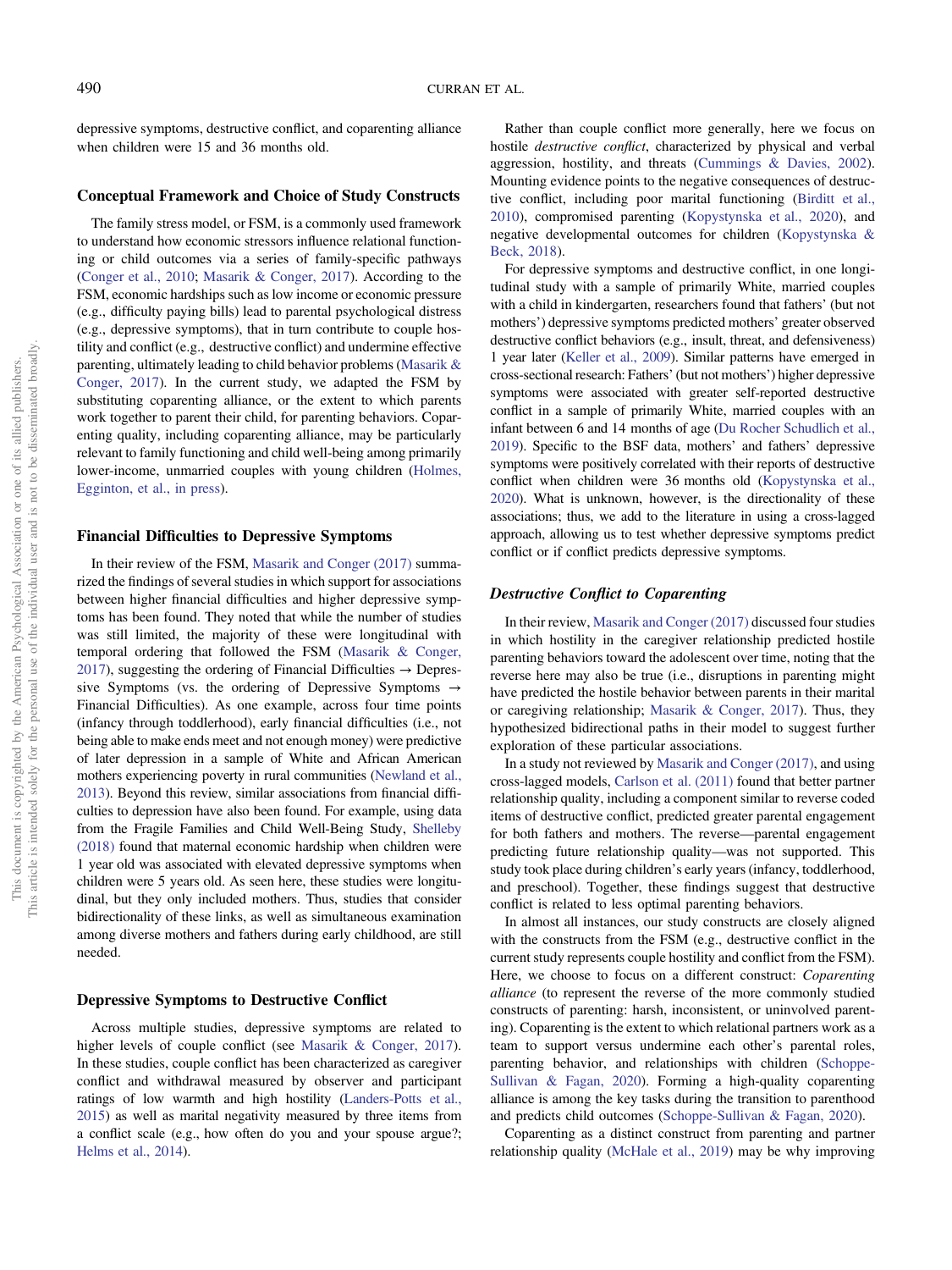the coparenting alliance is often the focus of family strengthening interventions, especially in lower-income families. In a metaanalysis of 24 experimental and quasi-experimental studies of fatherhood and coparenting programs targeted for lower-income, unmarried fathers, both parenting and coparenting were impacted by program participation, with the strongest effect size for coparenting ([Holmes, Egginton, et al., in press](#page-11-0)). Further, in a study using BSF data, coparenting alliance, but not relational commitment, was linked consistently with mothers' and fathers' financial characteristics [\(LeBaron et al., 2020](#page-11-0)). In another study using BSF data, both fathers' and mothers' greater destructive conflict was associated with their reports of lower coparenting alliance [\(Kopystynska et al.,](#page-11-0) [2020\)](#page-11-0). In addition, poorer coparenting has been linked to elevated depressive symptoms among lower-income mothers and fathers ([Choi & Becher, 2019\)](#page-10-0), with some longitudinal research across the transition to parenthood demonstrating that depressive symptoms contributed to coparenting rather than coparenting contributing to depressive symptoms [\(Tissot et al., 2017](#page-12-0)). Again, what is unknown here is the directionality of these associations. Thus, we add to the literature by examining bidirectional associations between destructive conflict and coparenting alliance.

#### Directionality of Family Stress Pathways for Fathers and Mothers

As noted, a common question asked by researchers who use the FSM is the directionality of the study variables [\(Masarik & Conger,](#page-11-0) [2017\)](#page-11-0). For example, is it that hostility in the caregiver relationship (e.g., destructive conflict) predicts disrupted parenting (e.g., lower coparenting alliance) over time or is it the reverse? That is, are associations unidirectional or bidirectional?

Identifying the directionality of these associations is important as it provides critical information for intervention timing and focus. These are the kinds of questions best addressed by cross-lagged designs using longitudinal data ([Schuurman et al., 2016\)](#page-12-0), as such designs are useful in understanding which variables precede the other so that interventions can be most effective. A cross-lagged approach is also essential as the FSM constructs that we study here using BSF data are not typically ones that we could experimentally assign ([Schuurman et al., 2016\)](#page-12-0); for example, it would likely be unethical to assign couples to engage in higher versus lower destructive conflict while they are expecting their first child together. As such, testing directionality between the study variables was our first research question.

A second question we addressed is whether mothers and fathers are equally influential on each other's outcomes. We were interested to know if the proposed paths were significant for fathers, mothers, or both. In statistical terms, we were able to assess actor effects (how one's behaviors impact their own outcomes) and partner effects (how one's behaviors impact partner's outcomes; [Kenny et al.,](#page-11-0) [2006\)](#page-11-0). This specificity is important as it may provide critical information for intervention design, given that cross-lagged models that test directionality allow examination of family stress pathways that may be more vulnerable for one parent and not the other.

In sum, major strengths of the current study include using longitudinal multi-informant data (i.e., mothers' and fathers' data) and employing cross-lagged models to test the directionality of study constructs derived from the FSM. Testing the proposed longitudinal associations in a sample of young children (15 months and 36 months) is also a strength because identifying FSM pathways conveying family risk at earlier points in time may inform early prevention efforts ([Masarik & Conger, 2017](#page-11-0)).

#### The Current Study

We address the following two research questions (RQs):

RQ1: What is the directionality of the associations among these FSMinformed constructs: financial difficulties, depressive symptoms, destructive conflict, and coparenting? We use a cross-lagged approach at 15–36 months to examine this question.

Specific to RQ1, and as informed by the FSM [\(Masarik & Conger,](#page-11-0) [2017](#page-11-0)), we predict:

H1: Financial difficulties should predict depressive symptoms (but not the reverse);

H2: Depressive symptoms should predict destructive conflict (but not the reverse);

H3: Destructive conflict should predict coparenting, and coparenting should predict destructive conflict (bidirectional associations).

RQ2: Considering both fathers and mothers in the same model (e.g., actors and partners), for whom are the cross-lagged associations significant? Here, we make no hypotheses given the exploratory nature of this question.

#### Method

#### Participants and Procedures

Under the approval of the Institutional Review Board, we used data from the BSF program (e.g., [Hershey et al., 2013](#page-11-0)). Data collection for this project was facilitated by Mathematica Policy Research, Inc. From 2005 to 2008, individuals in different-sex couples were recruited from a variety of sources (e.g., public health clinics, hospitals, and prenatal programs) at eight sites in the U.S. To be eligible, couples were (a) romantically involved, (b) either expecting a baby together or had a baby younger than 3 months, (c) unmarried at the time when their baby was conceived, (d) without a history of intimate partner violence, and (e) comprised of members who were 18 years and older and both willing to participate.

In total, 5,102 couples at Wave 0 (i.e., W0; initial recruitment) participated in the BSF program; 4,424 couples participated at Wave 1 (W1) when their child was approximately 15 months; 4,247 couples participated at Wave 2 (W2) when their child was approximately 36 months.

Our measures are primarily based on data at W1 and W2. This is because the same constructs are needed over time, a key assumption for cross-lagged panel models [\(Kearney, 2017\)](#page-11-0). Coparenting, financial difficulties, and destructive conflict were assessed only at W1 and W2 (and not at W0). For depressive symptoms, the same measure was used at both W1 and W2, whereas psychological distress (a similar construct as depressive symptoms, but with a different measure than depressive symptoms) was assessed at W0.

Our sample consisted of 4,424 couples in which at least one partner participated in W1. All 4,424 couples had valid responses at W0 and W1, and 3,907 out of 4,424 couples (retention rate = 88.3%) were followed up at W2. To maximize efficiency in using longitudinal data, we used the recommended strategy of including all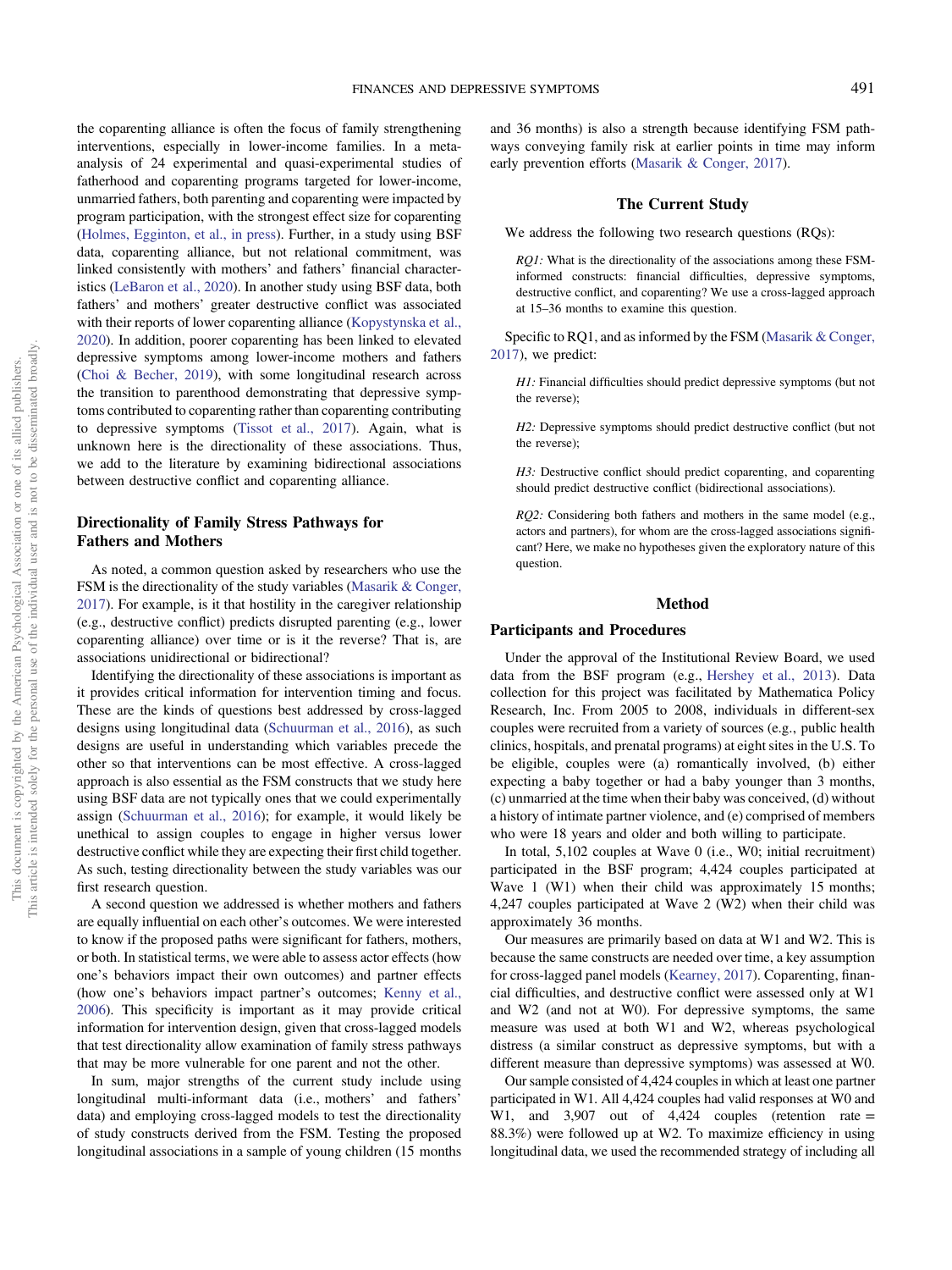available information at each wave [\(Cumming & Goldstein, 2016\)](#page-11-0). This yields an analytic sample of 4,424 couples at W1 and 3,907 couples at W2. For participants included in the analytic sample, we also included their responses at W0 as covariates (detailed in the Measurement section).

To test attrition biases, we compared participants included in the final sample (i.e., couples in which at least one spouse participated in W1) with those not included in the present study. After conducting a multivariate analysis of variance on W0 covariates, we identified five statistically significant differences out of 19 comparisons. Yet, these statistically significant differences were minimal for effect sizes (partial  $\eta^2 s < .01$ ) and should be regarded as not practically noteworthy ([Richardson, 2011](#page-12-0)). Thus, we conclude that no substantial attrition effect emerged and that missingness was random.

For the 4,424 couples in the present study, at W0 the mean ages were 25.81 years old  $(SD = 6.21)$  for fathers and 23.48 years old  $(SD = 4.76)$  for mothers. Approximately 66.6% of fathers and 67.7% of mothers obtained a high school (or equivalency) degree at W0. Also, at W0, about 25.8% of fathers and 66.9% of mothers were unemployed. The median levels of annual income were \$10,000–\$14,999 for fathers and \$1–\$4,999 for mothers. For race/ethnicity, 14.6% of fathers and 17.9% of mothers were non-Hispanic White, 22.6% of fathers and 22.8% of mothers were Latino/Hispanic, 60.0% of fathers and 56.1% of mothers were non-Hispanic Black, and 2.8% of fathers and 3.1% of mothers were of another race/ethnicity. Further, 49.9% of couples were in the control group whereas 50.1% of couples were in the treatment group (i.e., relationship skills, support from family coordinators, and referrals to support services). Prior studies suggested no significant effects of the intervention on the variables of interest in the present study [\(Hershey et al., 2013](#page-11-0)).

#### Measurement

#### Financial Difficulties at W1 and W2

The BSF project researchers used three items to assess the financial difficulties experienced by fathers and mothers during the past 12 months ([Wood et al., 2010\)](#page-12-0). The three items were: (a) participants cannot pay the full amount of the rent or mortgage, (b) water/gas/electric/oil was turned off because participants cannot afford the bill, and (c) participants were evicted from their home or apartment because participants could not pay the rent or mortgage. Participants responded 1 (yes) or 0  $(no)$  to indicate whether each event has occurred. We used the total amount of events to reflect the extent of financial difficulties; higher scores indicated higher financial difficulties. Cronbach's αs were not calculated for this scale given its inclusion of only binary items (see [Spiliotopoulou, 2009\)](#page-12-0).

#### Depressive Symptoms at W1 and W2

The 12-item short version of the unidimensional Center for Epidemiologic Studies Depression Scale (CESD; [Ross et al.,](#page-12-0) [1983\)](#page-12-0) was used to assess parents' depressive symptoms. On a 4-point Likert scale from 0 (rarely or none of the time) to 3 (most of the time), fathers and mothers indicated the frequency of their feeling described in each item statement (e.g., I was bothered by things that usually don't bother me). Average scores were calculated;

higher scores indicated higher depressive symptoms. Cronbach's αs were .94/.92 for fathers at W1/W2 and .94/.89 for mothers at W1/W2.

#### Destructive Conflict at W1 and W2

To capture hostile conflict management approaches, a 9-item measure was developed specifically for this project, which has demonstrated reliability and validity (see [Li et al., 2019;](#page-11-0) [Wood](#page-12-0) [et al., 2010\)](#page-12-0). On a 4-point Likert scale from 1 (often) to 4 (never), fathers and mothers indicated the frequency of each item statement (e.g., partner blames me for things that go wrong and little arguments turn into ugly fights with accusation/criticism) which gauged both the overall level of conflict in the relationship and the perception of the other parent's behavior. Scores for each item were reversed and averaged, and higher scores indicated higher levels of destructive conflict. Cronbach's αs were .87/.87 for fathers at W1/ W2 and .88/.87 for mothers at W1/W2.

#### Coparenting Alliance at W1 and W2

The 10-item subset from the Parenting Alliance Inventory (PAI; [Abidin & Brunner, 1995](#page-10-0); see [Hershey et al., 2013\)](#page-11-0) was used to assess coparenting alliance. On a 5-point Likert scale from 1 (strongly agree) to 5 (strongly disagree), fathers and mothers indicated their agreement with each statement (e.g., the partner is committed to be there for child). Scores for each item were reversed and averaged; higher scores indicated higher quality of coparenting. Cronbach's αs were .94/.97 for fathers at W1/W2 and .96/.95 for mothers at W1/W2.

#### **Covariates**

At W0, fathers and mothers reported their ages in years. A series of binary variables were created to indicate BSF intervention group  $(0 =$  control group; 1 = treatment group), *employment status*  $(0 =$  employed; 1 = unemployed), and *education level*  $(0 =$  lower than high school degree;  $1 = a$  high school certification or equivalency). For *race/ethnicity* at W0 (i.e., a four-category nominal variable; see the Participants and Procedures section), three dummy codes were created and used in the analyses, with non-Hispanic White as the reference group (i.e., Hispanic vs. Non-Hispanic White, Non-Hispanic Black vs. Non-Hispanic White, and other race/ethnicity vs. Non-Hispanic White). Annual income at W0 for fathers and mothers was measured using an eight-category ordinal variable ranging from 0 (no income) to 7 (\$35,000 or above), with higher scores indicating higher levels of income.

Psychological distress at W0 was measured using the 6-item short form of the Kessler Psychological Distress Scale (K-6; [Kessler](#page-11-0) [et al., 2002](#page-11-0)). On a 5-point Likert scale ranging from 1 (all of the time) to 5 (none of the time), fathers and mothers were asked to indicate how often they experienced feelings such as hopeless, worthless, or nervous. Scores for each item were reversed and averaged to obtain the final score, with higher scores indicating higher psychological distress. Cronbach's αs were .70 for both fathers and mothers. Relationship quality at W0 was measured using 8-item measure that reflected different aspects of relationship quality (e.g., conflicts, doing ordinary things, and trust). Fathers and mothers were asked to indicate the extent to which they agreed with each item statement on a 4-point Likert scale from 1 (strongly agree) to 4 (strongly disagree).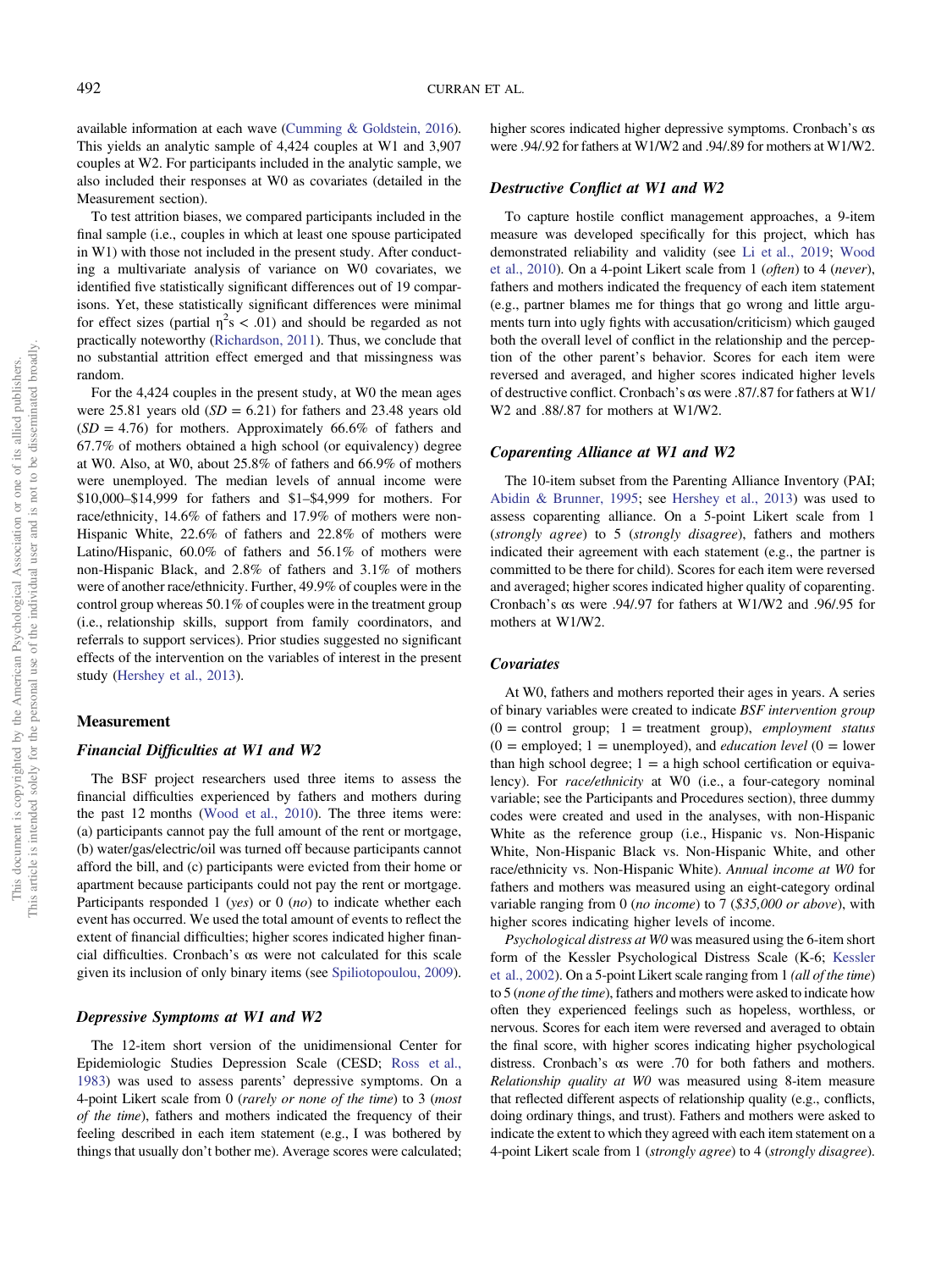Scores for each item were reversed and averaged to obtain the final score, with higher scores indicating higher relationship quality.

Cronbach's αs were .80 for fathers and .89 for mothers.

Further, lower-income, unmarried couples are likely to experience transitions in relationship status across time [\(Lundberg et al.,](#page-11-0) [2016\)](#page-11-0). Thus, we created two dummy codes for relationship status at W1 and W2  $(0 = no$  longer romantically involved with the BSF partner,  $1 =$  still romantically involved with the BSF partner).

#### Analytic Procedures

Analyses proceeded in Mplus 8.3, and missing values in the present study were handled via full information maximum likelihood (FIML; [Dong & Peng, 2013](#page-11-0)). As depicted in Figure 1, we tested a two-wave, cross-lagged, actor–partner interdependence model [\(Fallis et al., 2016\)](#page-11-0). Such models can (a) effectively account for the potential interdependence between two partners in a couple and (b) simultaneously estimate both within-partner (i.e., actor effects) and cross-partner (i.e., partner effects) associations. Also, we extended the cross-lagged model to include multiple variables so that we could examine paths among all key study constructs (i.e., fathers' and mothers' financial difficulties, depressive symptoms, destructive conflict, and coparenting) in a single model ([Selig &](#page-12-0) [Little, 2012](#page-12-0)).

#### Figure 1

Conceptual Model

For cross-lagged models, two parts were estimated: Cross-lagged effects and stability effects [\(Schuurman et al., 2016](#page-12-0)). Cross-lagged effects represent the effect of one variable at an earlier occasion on another variable at a later occasion (e.g., from financial difficulties at W1 to depressive symptoms at W2). Results of cross-lagged effects allow the determination of whether longitudinal associations occur in one or both directions (i.e., unidirectional vs. bidirectional). If longitudinal associations occur in both directions, we assess the relative strength of the cross-lagged paths by constraining both paths to be equal and then comparing the constrained model with the basic one. A statistically significant chi-square difference shows the distinct strengths of the cross-lagged paths, with the stronger path suggesting the more salient driving forces in bidirectional longitudinal associations ([Schuurman et al., 2016\)](#page-12-0).

In comparison, the stability effects indicated the pathways of each variable from an earlier time point to the later one (e.g., financial difficulties at W1 to financial difficulties at W2). The inclusion of stability effects minimizes biases by ruling out the possibility that a significant cross-lagged effect is simply because the two variables were correlated at the preceding time point [\(Schuurman et al., 2016\)](#page-12-0). In the examination of the two-wave, cross-lagged, and actor–partner interdependence model, we controlled for covariates included in the Measurement section. To evaluate model fit, several indices were included: comparative fit index  $(CFI > .90)$ , the root-mean-square



*Note.* F = fathers; M = mothers. Wave  $1 = 15$  months; Wave  $2 = 36$  months. In total, 8 stability effects and 56 cross-lagged effects need to be estimated in the two-wave, cross-lagged, actor–partner interdependence model. We controlled for the covariates listed in the Measurement section. The gray dashed cross-lagged effects were hypothesized to be nonsignificant.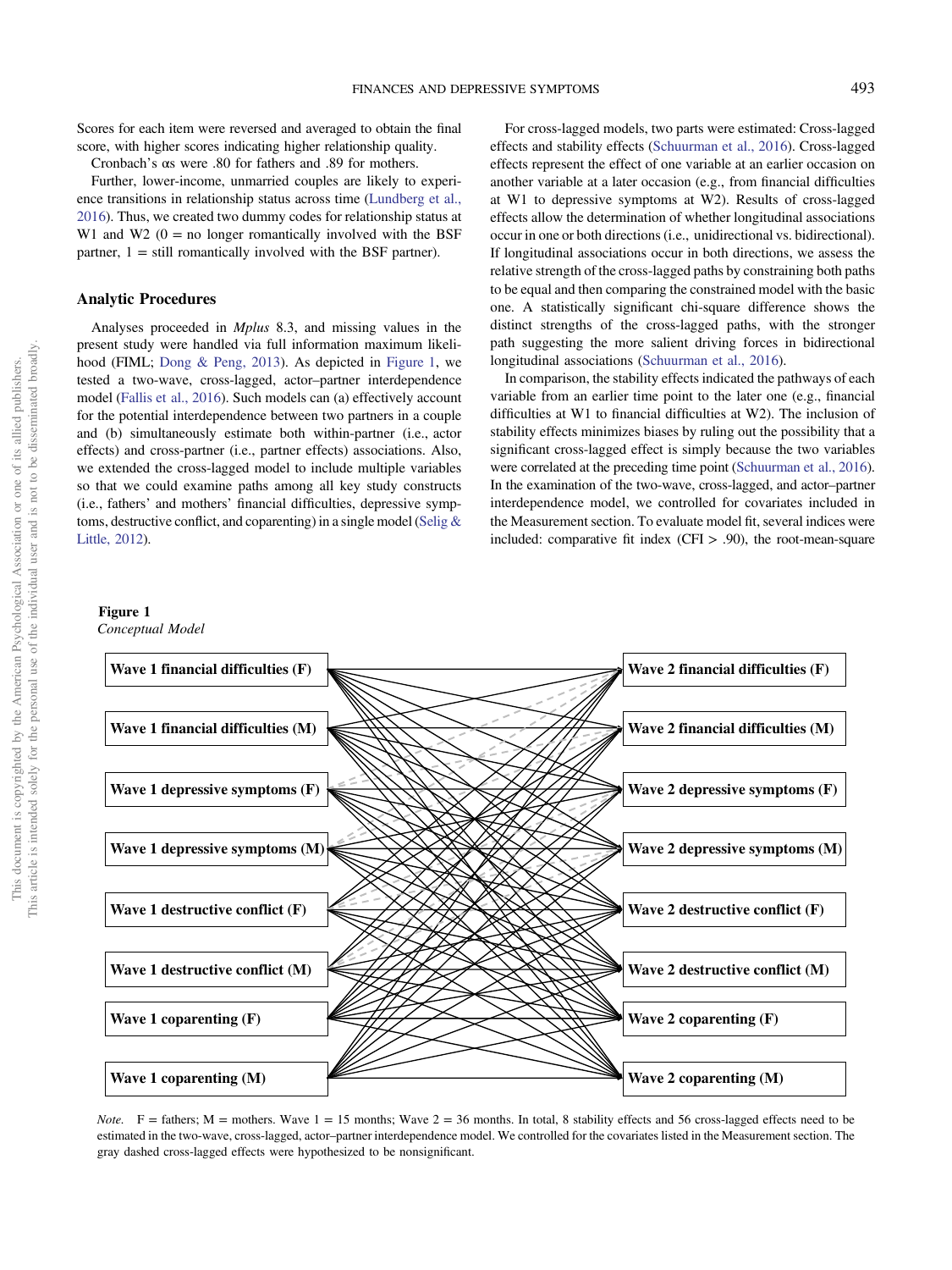error of approximation (RMSEA  $<$  .09), and the standardized rootmean-square residual (SRMR < .09) ([Kline, 2015\)](#page-11-0).

#### **Results**

#### Preliminary Analyses

We reported descriptive analyses and correlations for key study constructs and covariates in the online supplementary document; significant correlations were in expected directions.

#### Pathway Analyses

Stability paths for each construct at two adjacent waves (e.g., coparenting at 15 months to coparenting at 36 months) were all significant ( $p < .05$ ). The model fit the data adequately:  $\chi^2(26) = 612.231$ ,  $p < .001$ ; CFI = .981; RMSEA = .075 with 90% CI [.070, .080];  $SRMR = .026$ .

We briefly describe the patterns of the covariates here. First, maternal and paternal depressive symptoms at W0 were associated with higher levels of their own depressive symptoms, destructive conflict, and financial difficulties, as well as lower levels of their own coparenting alliance, at W1 and W2. Second, paternal and maternal relational quality at W0 was related to lower levels of their own depressive symptoms, destructive conflict, and financial difficulties, as

#### Figure 2

Pathway Analyses

well as higher levels of their own coparenting alliance, at W1 and W2. Third, being romantically involved at both W1 and W2 was associated with higher coparenting alliance and lower destructive conflict at both W1 and W2; these associations were found for both parents.

The results for pathways are in Figure 2. After controlling for the variables in the Covariates section, significant pathways are noted below.

RQ1: Support for directionality between study variables at W1 and W2 was as follows:

H1: Contrary to our hypothesis, we found that higher depressive symptoms at W1 predicted higher financial difficulties at W2.

H2: Consistent with our hypothesis, we found that depressive symptoms at W1 predicted W2 destructive conflict.

H3: We found partial support for this hypothesis. Although we hypothesized that the relationship between destructive conflict and coparenting alliance would be bidirectional, we found unidirectional associations from higher destructive conflict at W1 to lower coparenting alliance at W2.

For effect sizes, all significant pathways were small-sized (i.e.,  $β < .3$ , [Cohen, 1988](#page-10-0)).

RQ2: For the cross-lagged association between fathers' and mothers' financial difficulties and depressive symptoms, we found that only



Note. F = fathers; M = mothers. Wave  $1 = 15$  months; Wave  $2 = 36$  months. Standardized coefficients are presented. For clarity: (a) all covariates listed in the Measurement section have been controlled for; (b) pathways for parameter estimates with  $p > 0.05$  are not presented; (c) pathways for positive associations with  $p < .05$  level are depicted as  $\longrightarrow$ ; and (d) pathways for negative associations with  $p < .05$  are displayed as  $\longrightarrow$ . See the online article for the color version of this figure.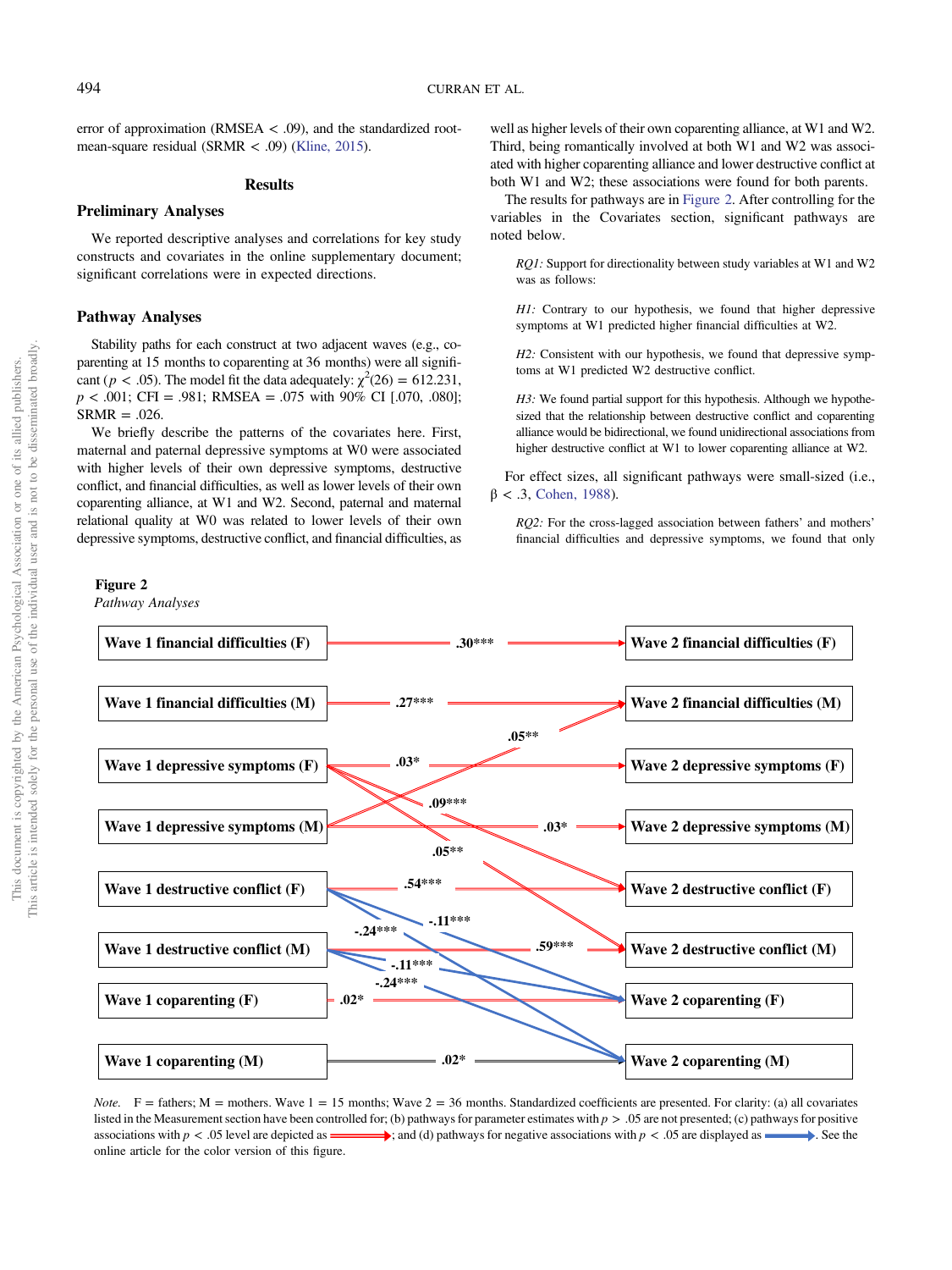mothers' W1 depressive symptoms predicted their own reports of financial difficulties at W2.

For the two significant cross-lagged associations identified for H2 of RQ1, these were from fathers' depressive symptoms to fathers' own and mothers' destructive conflict.

For the four significant cross-lagged associations identified for H3 of RQ1, they were fathers' and mothers' destructive conflict to both parents' coparenting alliance.

#### Discussion

Guided by the adapted family stress model, or FSM [\(Masarik &](#page-11-0) [Conger, 2017](#page-11-0)), we used two-wave data from the BSF project. While controlling for the potential confounding effects of covariates at the baseline assessment, we conducted cross-lagged analyses to test the directionality (unidirectional vs. bidirectional) of associations among financial difficulties, depressive symptoms, destructive conflict, and coparenting alliance for both fathers and mothers when children were 15–36 months of age. We extend the existing research in several ways.

First, the question of directionality is an important one because it allows us to gain an understanding of which variables precede the other so that interventions can be most effective. Second, given the large sample size of 4,424 couples, we provided a stringent test of links among focal variables by simultaneously considering pathways among the FSM-informed constructs for both fathers and mothers in the same model, gaining knowledge of which pathways were statistically significant and for whom. Third, our sample included couples with young children (15–36 months), allowing us to gain valuable knowledge about risk factors associated with family processes during the transition to parenthood, which is typically characterized by increased hostility among couples and which may inform intervention efforts focused on strengthening couples' relationships [\(Masarik & Conger, 2017\)](#page-11-0).

#### Directionality of Family Stress Pathways for Fathers and Mothers

Following the FSM, we found support for the following two sets of hypotheses, which we discuss in turn. First, higher levels of mothers' and fathers' destructive conflict at 15 months predicted both their own and their partner's reports of lower coparenting alliance at 36 months. However, contrary to the hypothesized bidirectionality, coparenting alliance did not predict destructive conflict. Second, fathers' (but not mothers') higher depressive symptoms at 15 months predicted both their own and mothers' higher destructive conflict at 36 months. Thus, we found some similar risks for mothers and fathers; fathers' depressive symptoms emerged as a risk factor for both mothers' and fathers' destructive conflict.

Following the FSM, destructive conflict at 15 months prospectively predicted lower coparenting alliance when children were 36 months old. This finding is in line with research underscoring the value of addressing the quality of the couples' relationship as part of intervention programs that aim to improve parenting [\(Harold](#page-11-0) [& Sellers, 2018](#page-11-0)).

It may be that once couples are engaged in higher levels of destructive conflict (e.g., aggression and threats), such couple relational patterns set the stage for spillover of negativity into coparenting relationships. If both fathers and mothers are experiencing higher levels of destructive conflict, then working together to communicate about and support one's child likely creates difficulty. Such associations may be especially relevant in complex families like the BSF (primarily lower-income and unmarried) given possible concerns romantic partners have about one another either relationally, as coparents, or both. Support for these associations comes from an intervention study by [Adler-Baeder et al. \(2013\)](#page-10-0) in which the authors found that less negative couple interactions (conceptually similar to destructive conflict) from pre- to postintervention predicted lower coparenting conflict from pre- to postintervention in a sample of parents, the majority of whom were low to middle income.

It is possible that the age of the child makes a difference too. In their review, [Masarik and Conger \(2017\)](#page-11-0) suggested bidirectional associations between conflict and parenting with studies of mostly adolescents. However, in the study by [Carlson et al. \(2011\),](#page-10-0) specific to children's early years, these authors also found evidence that better relationship quality (including a question about insults and criticism) predicted greater parental engagement, but not the reverse.

These patterns underscore the usefulness of focusing on coparenting as a construct within an adapted FSM given the relevance of coparenting for lower-income couples as documented in other quantitative [\(Holmes, Egginton, et al., in press](#page-11-0); [Kopystynska](#page-11-0) [et al., 2020](#page-11-0); [LeBaron et al., 2020](#page-11-0)) and qualitative [\(Holmes,](#page-11-0) [Thomas, et al., in press\)](#page-11-0) research. There is also substantial evidence linking coparenting quality to children's development [\(Teubert &](#page-12-0) [Pinquart, 2010\)](#page-12-0) and to father involvement following a preventive intervention ([Rienks et al., 2011\)](#page-12-0).

Also noteworthy about the findings linking destructive conflict to coparenting alliance is that the actor and partner paths were significant for both fathers and mothers (i.e., all possible paths were significant as connected to RQ2). These pathways demonstrate the usefulness of including both fathers and mothers in the same model (vs. separate models). Our study adds to the literature in documenting this unidirectional finding such that both fathers' and mothers' greater destructive conflict at 15 months is associated with both their own and their partner's lower coparenting at 36 months (but not the reverse).

Further, this pattern of findings suggests that interventions targeting destructive conflict among parents may also contribute to improvements in the coparenting alliance. For example, one intervention in which the individuals in the experimental groups were taught to replace destructive behaviors with constructive conflict behaviors (e.g., support such as compliments; problem-solving or finding a possible solution) led to positive changes in marital satisfaction and overall family functioning long-term versus the control group [\(Cummings et al., 2008](#page-11-0)). Connecting the findings of this intervention to the current study: If fathers' and mothers' destructive conflict behaviors could be replaced with constructive conflict behaviors by the time their child was 15 months, there could be beneficial implications of the intervention on coparenting by 36 months. Further, as the nature of the romantic relationship can and often does change after children are born ([Berger & Carlson,](#page-10-0) [2020\)](#page-10-0), the potential ability to target destructive conflict in interventions for parents experiencing this transition seems promising.

Our next finding was that fathers' (but not mothers') higher depressive symptoms at 15 months predicted both their own and mothers' higher destructive conflict at 36 months, providing partial support for our hypothesis. Perhaps the ways in which women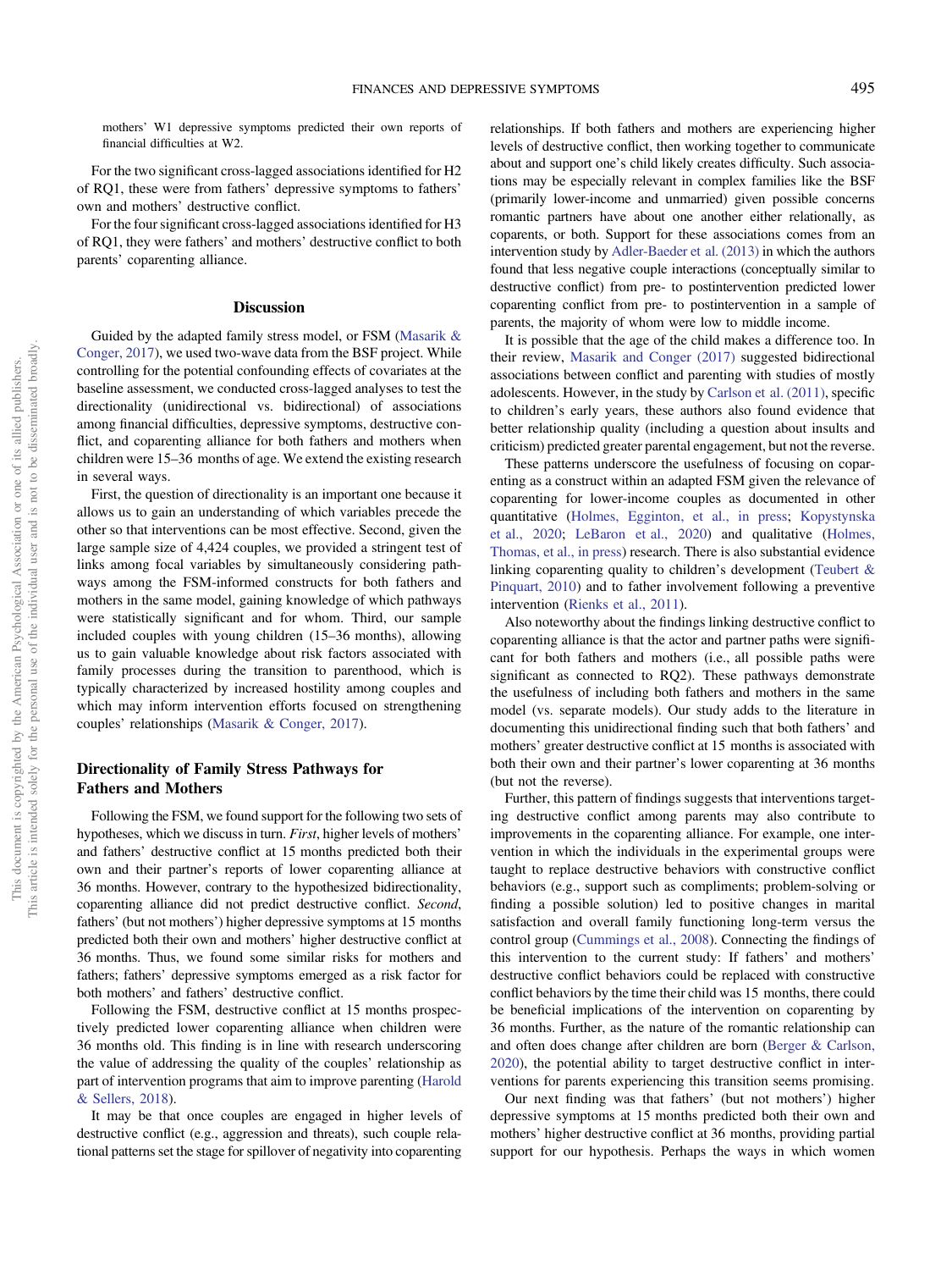manifest depressive symptoms (e.g., rumination; [Johnson &](#page-11-0) [Whisman, 2013\)](#page-11-0) may be less likely to lead to destructive hostile conflict management behaviors, such as yelling or calling names. It may be that depressive symptoms in men are more related to engagement in hostile, aggressive conflict strategies, whereas depressive symptoms in women are more related to conflict disengagement and withdrawal (i.e., disengaged destructive conflict). In the current study, the measure of destructive conflict mostly captured hostility and verbal aggression in the interparental relationship, with this latter construct not adequately captured in the current study. This remains a question for future research.

Now considering the reverse—destructive conflict predicting depressive symptoms—as hypothesized, this association was not significant for either fathers or mothers.

Most existing research on depressive symptoms for new parents has focused on samples of mothers to the exclusion of fathers ([Letourneau et al., 2012](#page-11-0); [Mitchell et al., 2019\)](#page-12-0). That being said, increased attention has been paid to fathers in general as well as how parental depressive symptoms are associated with family processes such as interparental conflict and coparenting relationship quality. As an example, in their review of the evolution of fathering research in the 21st century, [Schoppe-Sullivan and Fagan \(2020\)](#page-12-0) discuss how from 8% to 16% of men experience postpartum depression, while also noting that some men also experience increased depression after their partners' pregnancies. Understanding links between paternal psychological well-being or distress (e.g., depressive symptoms) and other family relationships over time will provide critical information for the development of effective family and father-focused intervention programs [\(Cowan & Cowan, 2019\)](#page-11-0). Indeed, previous research has documented the negative impact of paternal depressive symptoms on father involvement and parenting behaviors ([Shafer](#page-12-0) [et al., 2019;](#page-12-0) [Wilson & Durbin, 2010](#page-12-0)). Given this framing, we suggest that in addition to paying attention to fathers' destructive conflict (findings noted previously), attention should also be paid to fathers' depressive symptoms. This call for greater attention to paternal depressive symptoms may be especially needed as there are few community-based treatment options for fathers who experience postpartum depression [\(Schoppe-Sullivan & Fagan, 2020\)](#page-12-0).

Further, these findings specific to depressive symptoms and destructive conflict have public policy implications in highlighting how individual mental health and well-being may impact both fathers and mothers. Our findings suggest that programs focused on healthy marriages, relationship education, and responsible fatherhood (including the BSF) may further benefit the individuals and families that they were designed to serve by also incorporating elements relevant to mental health. Addressing mental health in these programs could be as simple as including psychoeducation about postpartum depression among fathers (and depressive symptoms in general) along with referrals to appropriate communitybased resources. More focused strategies could include some specific, brief curriculum with evidence-based strategies for reducing depressive symptoms. Either way, the results of the present study suggest that the benefit of addressing mental health should extend to both fathers and mothers. Importantly, the information about depressive symptoms and/or services provided for depressive symptoms could be offered to all program participants and not only those who express interest in such services or visibly demonstrate a need. Receiving the information about depressive symptoms could benefit those whose symptoms do not manifest outwardly, or those who do not currently endorse symptoms of depression but may later do so.

Finally, in comparison to the two sets of findings just described that supported the FSM and were in line with our hypotheses, our last finding was in contrast to the FSM and the reverse of what we had hypothesized. Specifically, we found that higher depressive symptoms for mothers at 15 months was associated with higher financial difficulty for mothers at 36 months (actor effect only for mothers). This was the only time that financial difficulties were a statistically significant predictor or outcome in the model. The directionality here is surprising and somewhat puzzling; we next offer some potential explanations for this unexpected result.

One set of authors also studied bidirectional associations between economic hardship and depressive symptoms over time in data from primarily lower-income unmarried individuals expecting a child together (Fragile Families and Child Well-Being Study, or FFCWS; [Williams & Cheadle, 2016](#page-12-0)). For mothers, the authors found evidence of bidirectional associations from year 1 to year 3; for fathers, directionality was only one way (economic hardship to depressive symptoms; [Williams & Cheadle, 2016](#page-12-0)). In explaining their findings, the authors suggested that mothers may experience additional burdens such as childcare that may contribute both to higher depressive symptoms and financial difficulties. If depressive symptoms are further coupled with absence from work or changes in performance at work, this may contribute to depressive symptoms predicting financial difficulties, as seen for mothers in the current study. These findings point to the importance of the availability of affordable and accessible comprehensive mental health care as individual mental health has the potential to impact interpersonal family relations (i.e., destructive conflict; see above) as well as family financial security.

Across all of the possible pathways, the family-stress-informed constructs that were most robust at 15 months—for both fathers and mothers—were depressive symptoms and destructive conflict in predicting various study constructs when children were 36 months old. Further, neither of the other family stress informed constructs of financial difficulty or coparenting at 15 months—for either fathers or mothers—was associated with any of the studies constructs at 36 months. These findings are in line with a conclusion reached in a review of lessons learned and policy implications specific to supporting healthy relationships in lower-income couples, such that financially disadvantaged environments confront low-income couples with unique challenges in maintaining intimacy [\(Karney et al., 2018\)](#page-11-0). Our findings suggest that destructive conflict may be a particularly important target for interventions with implications for individual well-being and family processes (i.e., coparenting alliance).

Further, we suggest that relationship researchers consider how relational constructs should be conceptualized. For example, following the FSM [\(Conger et al., 2010](#page-10-0); [Masarik & Conger, 2017\)](#page-11-0), we chose the couple/relational construct of destructive conflict given the focus of couple hostility and conflict in the FSM. We know about the negative associations and consequences of destructive conflict from our study as well as in other studies of couples and children ([Birditt et al., 2010](#page-10-0)). Thus, in addition to already commonly studied constructs in the transition to parenthood research (e.g., relationship satisfaction; [Doss & Rhoades, 2017](#page-11-0)), it also seems relevant to recommend the inclusion of destructive conflict in the transition to parenthood studies and especially for samples like the BSF (primarily lower-income, unmarried).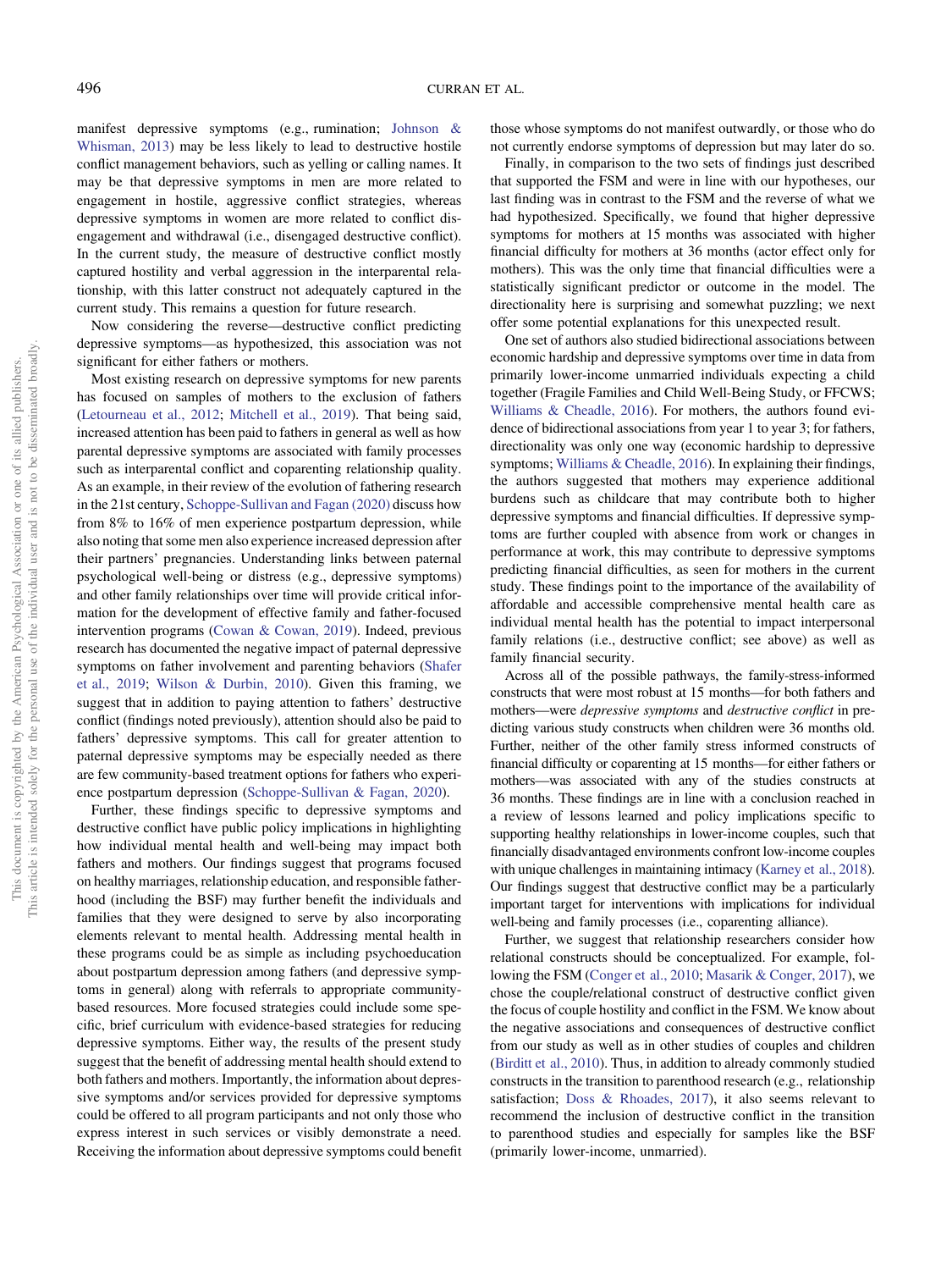<span id="page-10-0"></span>Finally, depressive symptoms have been discussed in other reviews focused on lower-income couples, albeit in minor instances ([Cowan & Cowan, 2019;](#page-11-0) [Schoppe-Sullivan & Fagan, 2020](#page-12-0)) or as control variables [\(Kopystynska et al., 2017,](#page-11-0) [2020\)](#page-11-0). Following the FSM (Conger et al., 2010; [Masarik & Conger, 2017\)](#page-11-0), we chose depressive symptoms as a central construct (vs. a control variable) given the focus of couple emotional and behavioral problems in the FSM. Findings about depressive symptoms from the current study and other studies ([Mitchell et al., 2019](#page-12-0); [Letourneau et al., 2012](#page-11-0)) indicate that depressive symptoms should be more systematically included in research and addressed in practice and intervention development. This may be particularly true for samples like the BSF in which individuals are considered at risk for negative outcomes in multiple areas of family functioning and personal well-being.

#### Limitations and Strengths

Some limitations should be noted. First, the sample was specific to lower-income individuals and their partners who were expecting their first child together. Replication of these findings in other samples is warranted. Second, all data were self-reported survey data collected two times across early childhood, which is the time of transition to parenthood; other methods (e.g., observations) or data collection over a shorter period of time (e.g., daily diary) may have yielded different results. The two-wave data collection required us to use a classic cross-lagged panel model, which has been critiqued for mixing between- and within-person effects together within the cross-lagged paths [\(Hamaker et al., 2015\)](#page-11-0). To overcome these shortcomings, we suggest that future researchers collect three or more time points to be able to conduct a random-intercept crosslagged panel model ([Hamaker et al., 2015\)](#page-11-0) that would distinguish between- and within-person effects and generate more accurate estimations of the nature of the examined paths [\(Mund &](#page-12-0) [Nestler, 2019](#page-12-0)). Third, the destructive conflict measure included both perceptions of hostility in the relationship and the perception of the other parent's hostile behavior, which may not reflect behaviors of the other parent; observed measures of destructive conflict along with self-reported behaviors may be an option for future research. Further, only the hostile aspect of the destructive conflict was assessed. In future studies, researchers could test if these relations hold true for disengaged (destructive) interparental conflict. Fourth, the measure of financial difficulties included three items, which focused on the serious financial shortage, such as not being able to pay full rent or mortgage, and these items were rated using a binary response system (yes vs. no). Because of this, some items had low frequency (e.g., eviction ranged from 4.9% to 5.7%). To collect future data on financial difficulties, it would be useful to add additional items using Likert scaling with items that are of higher frequency and are broader in scope.

The study also has several strengths. First, our constructs were informed by the FSM. Second, given the large sample size of 4,424 couples, we included data from both fathers and mothers and these pathways were included in the same analysis. Third, using data collected when children were 15 and 36 months old, we tested the directionality of effects among multiple variables for both fathers and mothers. Fourth, our sample consisted of primarily lowerincome, unmarried couples with young children, a relatively understudied population in testing the FSM.

As both a source of limitations and strengths, we address the effect sizes from the study. Statistically, small-sized effects are common and expected in studies using cross-lagged models (e.g., [Lavner et al., 2017,](#page-11-0) [Li et al., 2018](#page-11-0)), given the inclusion of the stability coefficients between adjacent waves of data for the outcome variables and also because we controlled for several covariates at baseline. Practically, such small-sized effects may still have a substantial impact on family well-being, especially given that these effects unfold across time and reflect ongoing processes connected to family well-being ([Cui et al., 2007\)](#page-11-0).

#### **Conclusion**

Following an adapted family stress model, or FSM, we used twowave data from a large sample of primarily lower-income, unmarried couples expecting their first child together. Using cross-lagged analyses, we tested the directionality of financial difficulties, depressive symptoms, destructive conflict, and coparenting alliance for both fathers and mothers when children were 15 and 36 months old. Overall, the results support the application of the FSM in testing cross-lagged models to determine the directionality of these study constructs for these fathers and mothers. From our findings, we encourage researchers to continue to use adaptations of the FSM, and to especially focus on depressive symptoms and relationship constructs, such as destructive conflict, with the ultimate goal of gaining valuable knowledge to inform earlier prevention efforts to help couples during their transition to parenthood.

#### References

- Abidin, R., & Brunner, J. F. (1995). Development of a parenting alliance inventory. Journal of Clinical Child Psychology, 24(1), 31–40. [https://](https://doi.org/10.1207/s15374424jccp2401_4) [doi.org/10.1207/s15374424jccp2401\\_4](https://doi.org/10.1207/s15374424jccp2401_4)
- Adler-Baeder, F., Calligas, A., Skuban, E., Keiley, M., Ketring, S., & Smith, T. (2013). Linking changes in couple functioning and parenting among couple relationship education participants. Family Relations, 62, 284–297.
- Barnett, M. A. (2008). Economic disadvantage in complex family systems: Expansion of family stress models. Clinical Child and Family Psychology Review, 11(3), 145–161. <https://doi.org/10.1007/s10567-008-0034-z>
- Berger, L., & Carlson, M. (2020). Family policy and complex contemporary families: A decade in review and implications for the next decade of research and policy practice. Journal of Marriage and the Family, 82(1), 478–507. <https://doi.org/10.1111/jomf.12650>
- Birditt, K., Brown, E., Orbuch, T., & McIlvane, J. (2010). Marital conflict behaviors and implications for divorce over 16 years. Journal of Marriage and the Family, 72(5), 1188–1204. [https://doi.org/10.1111/j.1741-3737](https://doi.org/10.1111/j.1741-3737.2010.00758.x) [.2010.00758.x](https://doi.org/10.1111/j.1741-3737.2010.00758.x)
- Carlson, M. J., Pilkauskas, N. V., McLanahan, S. S., & Brooks-Gunn, J. (2011). Couples as partners and parents over children's early years. Journal of Marriage and the Family, 73(2), 317–334. [https://doi.org/10](https://doi.org/10.1111/j.1741-3737.2010.00809.x) [.1111/j.1741-3737.2010.00809.x](https://doi.org/10.1111/j.1741-3737.2010.00809.x)
- Choi, J. K., & Becher, E. H. (2019). Supportive coparenting, parenting stress, harsh parenting, and child behavior problems in nonmarital families. Family Process, 58(2), 404–417. <https://doi.org/10.1111/famp.12373>
- Cohen, J. (1988). Statistical power analysis for the behavioral sciences (2nd ed.). Erlbaum.
- Conger, R. D., Conger, K. J., & Martin, M. J. (2010). Socioeconomic status, family processes, and individual development. Journal of Marriage and the Family, 72(3), 685–704. [https://doi.org/10.1111/j.1741-3737.2010](https://doi.org/10.1111/j.1741-3737.2010.00725.x) [.00725.x](https://doi.org/10.1111/j.1741-3737.2010.00725.x)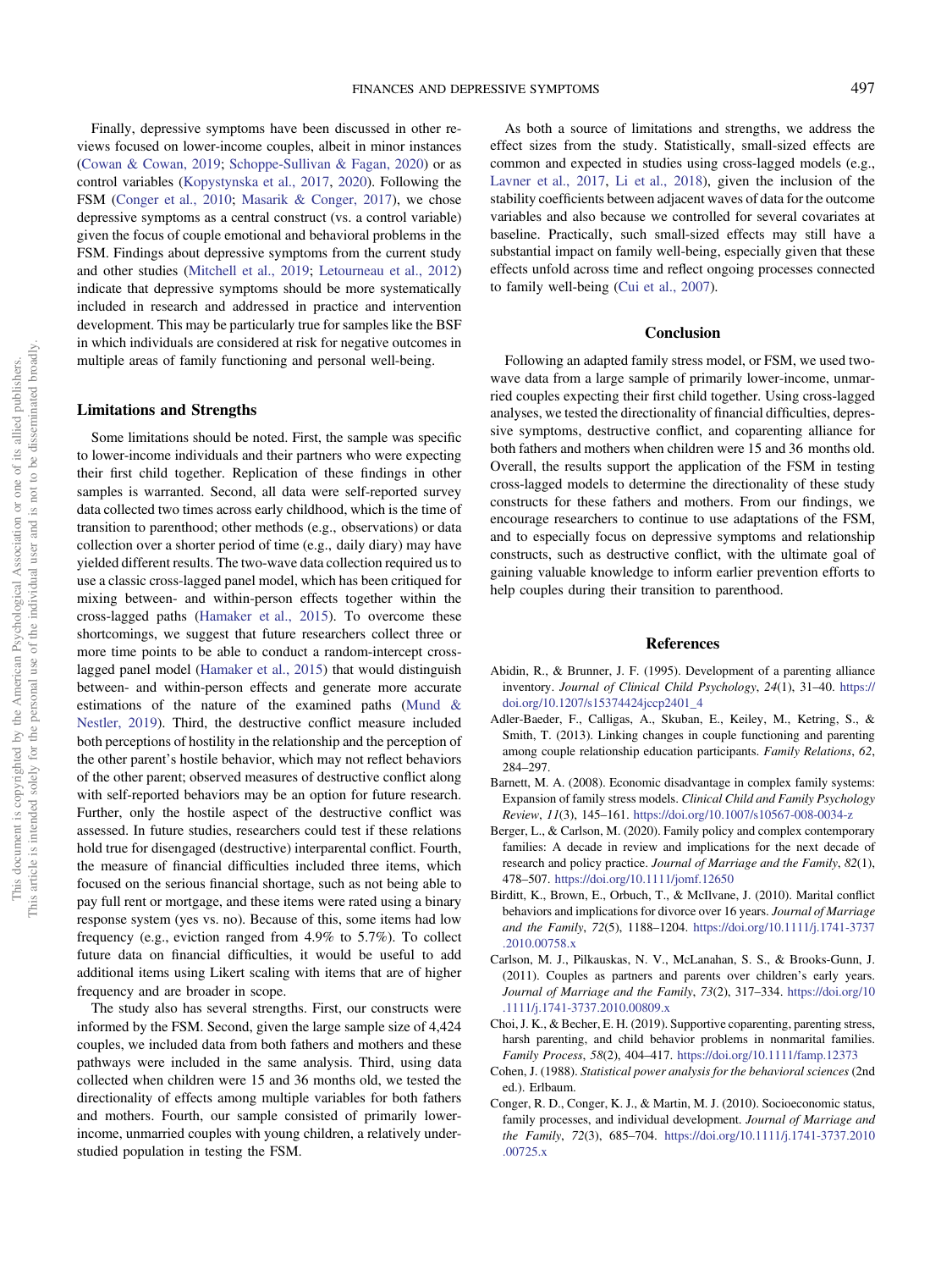- <span id="page-11-0"></span>Cowan, C. P., & Cowan, P. A. (2019). Enhancing parenting effectiveness, fathers' involvement, couple relationship quality, and children's development: Breaking down silos in family policy making and service delivery. Journal of Family Theory & Review, 11(1), 92–111. [https://doi.org/10](https://doi.org/10.1111/jftr.12301) [.1111/jftr.12301](https://doi.org/10.1111/jftr.12301)
- Cui, M., Donnellan, M. B., & Conger, R. D. (2007). Reciprocal influences between parents' marital problems and adolescent internalizing and externalizing behavior. Developmental Psychology, 43, 1544–1552. <https://doi.org/10.1037/0012-1649.43.6.1544>
- Cumming, J. J., & Goldstein, H. (2016). Handling attrition and non-response in longitudinal data with an application to a study of Australian youth. Longitudinal and Life Course Studies, 7(1), 53–63. [https://doi.org/10](https://doi.org/10.14301/Llcs.v7i1.342) [.14301/Llcs.v7i1.342](https://doi.org/10.14301/Llcs.v7i1.342)
- Cummings, E. M., & Davies, P. T. (2002). Effects of marital conflict on children: Recent advances and emerging themes in process-oriented research. Journal of Child Psychology and Psychiatry, and Allied Disciplines, 43(1), 31–63. <https://doi.org/10.1111/1469-7610.00003>
- Cummings, E. M., Faircloth, W. B., Mitchell, P. M., Cummings, J. S., & Schermerhorn, A. C. (2008). Evaluating a brief prevention program for improving marital conflict in community families. Journal of Family Psychology, 22(2), 193–202. [https://doi.org/10.1037/0893-3200.22](https://doi.org/10.1037/0893-3200.22.2.193) [.2.193](https://doi.org/10.1037/0893-3200.22.2.193)
- Dong, Y., & Peng, C. Y. J. (2013). Principled missing data methods for researchers. SpringerPlus, 2(1), 222–239. [https://doi.org/10.1186/2193-](https://doi.org/10.1186/2193-1801-2-222) [1801-2-222](https://doi.org/10.1186/2193-1801-2-222)
- Doss, B. D., & Rhoades, G. K. (2017). The transition to parenthood: Impact on couples' romantic relationships. Current Opinion in Psychology, 13, 25–28. <https://doi.org/10.1016/j.copsyc.2016.04.003>
- Du Rocher Schudlich, T. D., Wells, J. N., Erwin, S., & Rishor, A. (2019). Infants' emotional security: The confluence of parental depression, interparental conflict, and parenting. Journal of Applied Developmental Psychology, 63(1), 42–53. <https://doi.org/10.1016/j.appdev.2019.05.006>
- Fallis, E. E., Rehman, U. S., Woody, E. Z., & Purdon, C. (2016). The longitudinal association of relationship satisfaction and sexual satisfaction in long-term relationships. Journal of Family Psychology, 30(7), 822–831. <https://doi.org/10.1037/fam0000205>
- Hamaker, E. L., Kuiper, R. M., & Grasman, R. P. P. P. (2015). A critique of the cross-lagged panel model. Psychological Methods, 20, 102–116. <https://doi.org/10.1037/a0038889>
- Harold, G. T., & Sellers, R. (2018). Annual research review: Interparental conflict and youth psychopathology: An evidence review and practice focused update. Journal of Child Psychology and Psychiatry, and Allied Disciplines, 59(4), 374–402. <https://doi.org/10.1111/jcpp.12893>
- Helms, H. M., Supple, A. J., Su, J., Rodriguez, Y., Cavanaugh, A. M., & Hengstebeck, N. D. (2014). Economic pressure, cultural adaptation stress, and marital quality among Mexican-origin couples. Journal of Family Psychology, 28(1), 77–87. <https://doi.org/10.1037/a0035738>
- Hershey, A., Devaney, B., Wood, R. G., & McConnell, S. (2013). Building Strong Families (BSF) Project data collection, 2005–2008. ICPSR Data Holdings.
- Holmes, E. K., Egginton, B., Hawkins, A. J., Robbins, N., & Shafer, K. (in press). Do responsible fatherhood programs work? A comprehensive meta-analytic study. Family Relations, fare. Article 12435. [https://](https://doi.org/10.1111/fare.12435) [doi.org/10.1111/fare.12435](https://doi.org/10.1111/fare.12435)
- Holmes, E. K., Thomas, C., Egginton, B., Leiter, V., & Hawkins, A. (in press). The effectiveness of responsible fatherhood programs targeting low-income and non-resident fathers: A qualitative meta-synthesis. In J. Fagan & J. Pearson (Eds.), New Research on programs that help lowincome fathers become better parents. Routledge.
- Johnson, D. P., & Whisman, M. A. (2013). Gender differences in rumination: A meta-analysis. Personality and Individual Differences, 55(4), 367–374. <https://doi.org/10.1016/j.paid.2013.03.019>
- Karney, B. R., Bradbury, T. N., & Lavner, J. A. (2018). Supporting healthy relationship in low-income couples: Lessons learned and policy implications.

Policy Insights from the Behavioral and Brain Sciences, 5(1), 33–39. <https://doi.org/10.1177/2372732217747890>

- Kearney, M. W. (2017). Cross-lagged panel analysis. In M. Allen (Ed.), The Sage encyclopedia of communication research methods (pp. 313–314). Sage <https://doi.org/10.4135/9781483381411>
- Keller, P. S., Cummings, E. M., & Peterson, K. M. (2009). Marital conflict in the context of parental depressive symptoms: Implications for the development of children's adjustment problems. Social Development, 18(3), 536–555. <https://doi.org/10.1111/j.1467-9507.2008.00509.x>
- Kenny, D. A., Kashy, D. A., & Cook, W. L. (2006). Dyadic data analysis. Guilford Press.
- Kessler, R. C., Andrews, G., Colpe, L. J., Hiripi, E., Mroczek, D. K., Normand, S. L., Walters, E. E., & Zaslavsky, A. M. (2002). Short screening scales to monitor population prevalences and trends in nonspecific psychological distress. Psychological Medicine, 32(6), 959–976. <https://doi.org/10.1017/S0033291702006074>
- Kline, R. B. (2015). Principles and practice of structural equation modeling (4th ed.). Guildford.
- Kopystynska, O., Barnett, M., & Curran, M. (2020). Constructive and destructive interparental conflict, parenting, and coparenting alliance. Journal of Family Psychology, 34(4), 414–424. <https://doi.org/10.1037/fam0000606>
- Kopystynska, O., & Beck, C. J. (2018). Considering destructive interparental conflict and intimate partner abuse: Is there a difference? Family Court Review, 56(2), 209–218. <https://doi.org/10.1111/fcre.12335>
- Kopystynska, O., Paschall, K., Barnett, M., & Curran, M. A. (2017). Patterns of interparental conflict, parenting, and children's emotional insecurity: A person-centered approach. Journal of Family Psychology, 31(7), 922–932. <https://doi.org/10.1037/fam0000343>
- Landers-Potts, M., Wickrama, K., Simons, L. G., Cutrona, C., Gibbons, F., Simons, R., & Conger, R. (2015). An extension and moderational analysis of the family stress model. Family Relations, 64(2), 233–248. [https://](https://doi.org/10.1111/fare.12117) [doi.org/10.1111/fare.12117](https://doi.org/10.1111/fare.12117)
- Lavner, J. A., Karney, B. R., Williamson, H. C., & Bradbury, T. N. (2017). Bidirectional associations between newlyweds' marital satisfaction and marital problems over time. Family Process, 56(4), 869–882. [https://](https://doi.org/10.1111/famp.12264) [doi.org/10.1111/famp.12264](https://doi.org/10.1111/famp.12264)
- LeBaron, A. B., Curran, M. A., Li, X., Dew, J. P., Sharp, T. K., & Barnett, M. A. (2020). Financial stressors as catalysts for relational growth: Bonadaptation among lower- income, unmarried couples. Journal of Family and Economic Issues, 41, 424–441. <https://doi.org/10.1007/s10834-020-09666-z>
- Letourneau, N., Dennis, C., Benzies, K., Duffett-Leger, L., Stewart, M., Tryphonopoulos, P., Este, D., & Watson, W. (2012). Postpartum depression is a family affair: Addressing the impact on mothers, fathers, and children. Issues in Mental Health Nursing, 33(7), 445–457. [https://doi.org/](https://doi.org/10.3109/01612840.2012.673054) [10.3109/01612840.2012.673054](https://doi.org/10.3109/01612840.2012.673054)
- Li, X., Cao, H., Zhou, N., Ju, X., Lan, J., Zhu, Q., & Fang, X. (2018). Daily communication, conflict resolution, and marital quality in Chinese marriage: A three-wave, cross-lagged analysis. Journal of Family Psychology, 32, 733–742. <https://doi.org/10.1037/fam0000430>
- Li, X., Curran, M., Paschall, K., Barnett, M., & Kopystynska, O. (2019). Pregnancy intentions and family functioning among low-income, unmarried couples: Person-centered analyses. Journal of Family Psychology, 33(7), 830–840. <https://doi.org/10.1037/fam0000547>
- Lundberg, S., Pollak, R. A., & Stearns, J. (2016). Family inequality: Diverging patterns in marriage, cohabitation, and childbearing. The Journal of Economic Perspectives, 30(2), 79–102. [https://doi.org/10](https://doi.org/10.1257/jep.30.2.79) [.1257/jep.30.2.79](https://doi.org/10.1257/jep.30.2.79)
- Masarik, A. S., & Conger, R. D. (2017). Stress and child development: A review of the family stress model. Current Opinion in Psychology, 13(1), 85–90. <https://doi.org/10.1016/j.copsyc.2016.05.008>
- McHale, J. P., Negrini, L., & Sirotkin, Y. (2019). Coparenting. In B. H. Fiese, M. Celano, K. Deater-Deckard, E. N. Jouriles, & M. A. Whisman (Eds.), APA handbooks in psychology®. APA handbook of contemporary family psychology: Foundations, methods, and contemporary issues